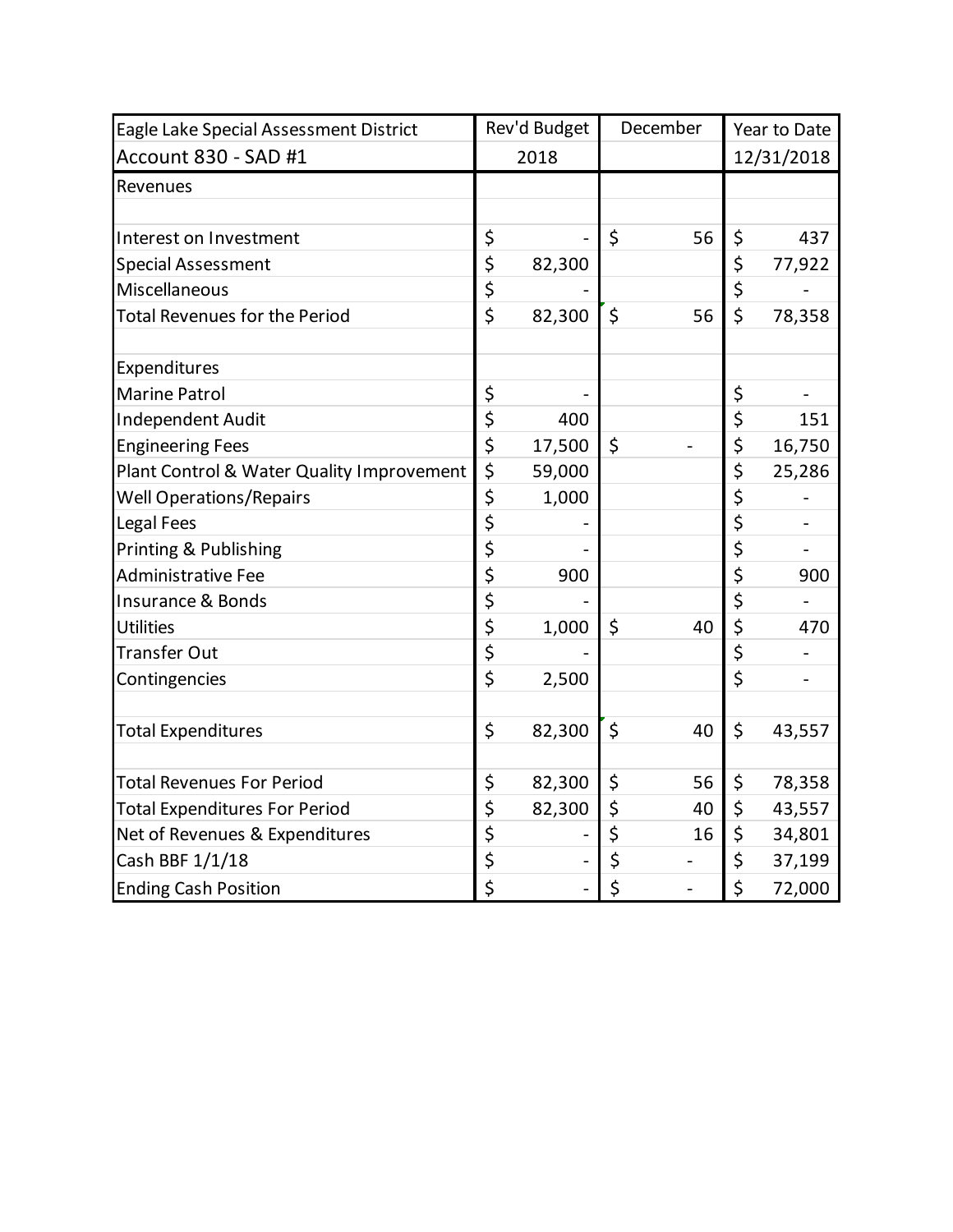| Eagle Lake Special Assessment District | Rev'd Budget | December |     | Year to Date |          |
|----------------------------------------|--------------|----------|-----|--------------|----------|
| Account 832 - SAD #2                   | 2018         |          |     | 12/31/2018   |          |
| Revenues                               |              |          |     |              |          |
| Loan from General Fund                 |              |          |     | \$           |          |
| Interest on Investment                 | 50           | \$       | 18  | \$           | 260      |
| <b>Special Assessment</b>              | 85,206       | \$       | 824 | \$           | 98,640   |
| Miscellaneous                          |              |          |     | \$           |          |
| <b>Total Revenues for the FY</b>       | 85,256       | \$       | 842 | \$           | 98,900   |
| Expenditures                           |              |          |     |              |          |
| <b>Independent Audit</b>               | 250          | \$       |     | \$           | 151      |
| <b>Installation of Equipment</b>       | 20,000       |          |     | \$           | 7,482    |
| <b>Bio-Augmentation</b>                | 40,625       |          |     | \$           | 47,310   |
| <b>Testing</b>                         |              |          |     | \$           |          |
| Legal Fees                             |              |          |     | \$           |          |
| Administrative Fee                     | 1,024        |          |     | \$           | 1,024    |
| <b>Utilities</b>                       | 12,555       |          |     | \$           | 7,425    |
| Maintenance                            | 1,200        | \$       |     | \$           | 3,560    |
| Miscellaneous                          | 250          |          |     | \$           | 30       |
| Equipment                              |              |          |     | \$           |          |
| <b>Repay General Fund Principle</b>    |              |          |     | \$           |          |
| <b>Repay General Fund Interest</b>     |              |          |     | \$           |          |
| <b>Total Expenditures</b>              | 75,904       | \$       |     | \$           | 66,982   |
| <b>Total Revenues For Period</b>       | 85,256       | \$       | 842 | \$           | 98,900   |
| <b>Total Expenditures For Period</b>   | 75,904       | \$       |     | \$           | 66,982   |
| Net of Revenues & Expenditures         | 9,352        | \$       | 842 | \$           | 31,917   |
| Cash BBF 1/1/18                        | (8, 242)     | \$       |     | \$           | (8, 242) |
| <b>Ending Cash Position</b>            | 1,110        | \$       | 842 | \$           | 23,675   |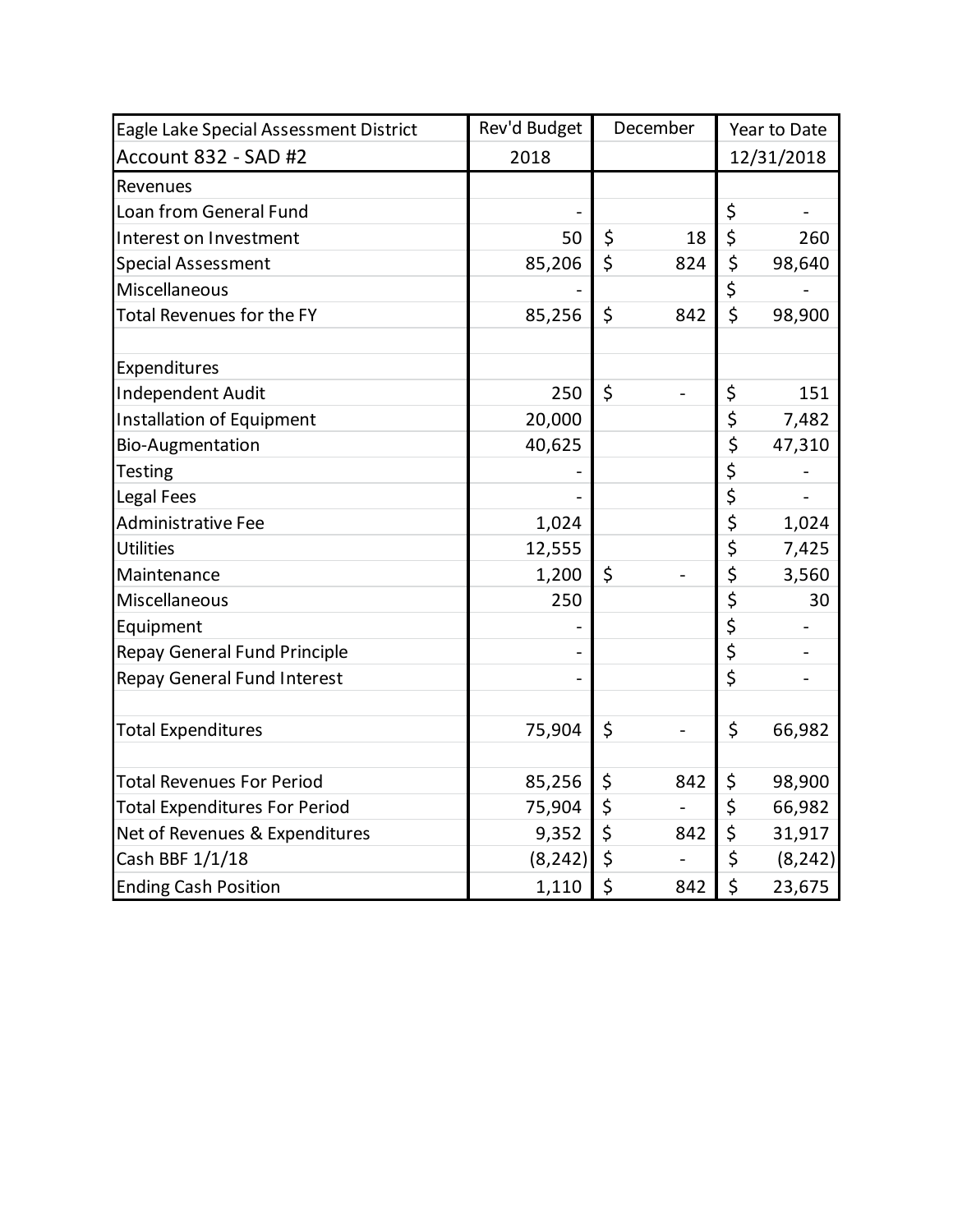| Eagle Lake Special Assessment District    | <b>Budget</b> |        | April            |         | Year to Date |         |
|-------------------------------------------|---------------|--------|------------------|---------|--------------|---------|
| Account 830 - SAD #1                      | 2019          |        |                  |         | 4/30/2019    |         |
| Revenues                                  |               |        |                  |         |              |         |
|                                           |               |        |                  |         |              |         |
| Interest on Investment                    | \$            | 300    | \$               | 83      | \$           | 302     |
| <b>Special Assessment</b>                 | \$            | 82,300 | \$               |         | \$           | 79,361  |
| Miscellaneous                             | \$            |        | \$               |         | \$           |         |
| <b>Total Revenues for the Period</b>      | \$            | 82,600 | $\overline{\xi}$ | 83      | \$           | 79,663  |
| Expenditures                              |               |        |                  |         |              |         |
| <b>Marine Patrol</b>                      | \$            |        | \$               |         | \$           |         |
| Independent Audit                         | \$            | 400    | $\overline{\xi}$ | 153     | \$           | 153     |
| <b>Engineering Fees</b>                   | \$            | 17,500 | \$               | 2,364   | \$           | 2,364   |
| Plant Control & Water Quality Improvement | \$            | 59,000 |                  |         | \$           | 1,500   |
| <b>Well Operations/Repairs</b>            | \$            | 1,000  |                  |         | \$           |         |
| Legal Fees                                | \$            |        |                  |         | \$           |         |
| Printing & Publishing                     | \$            |        |                  |         | \$           |         |
| <b>Administrative Fee</b>                 | \$            | 900    |                  |         | \$           |         |
| Insurance & Bonds                         | \$            |        |                  |         | \$           |         |
| <b>Utilities</b>                          | \$            | 1,000  | \$               | 25      | \$           | 102     |
| <b>Transfer Out</b>                       | \$            |        |                  |         | \$           |         |
| Contingencies                             | \$            | 2,500  |                  |         | \$           |         |
| <b>Total Expenditures</b>                 | \$            | 82,300 | \$               | 2,543   | \$           | 4,119   |
| <b>Total Revenues For Period</b>          | \$            | 82,600 | \$               | 83      | \$           | 79,663  |
| <b>Total Expenditures For Period</b>      | \$            | 82,300 | \$               | 2,543   | \$           | 4,119   |
| Net of Revenues & Expenditures            | \$            | 300    | \$               | (2,460) | \$           | 75,545  |
| Cash BBF 1/1/19                           | \$            |        | \$               |         | \$           | 70,250  |
| <b>Ending Cash Position</b>               | \$            |        | \$               |         | \$           | 145,795 |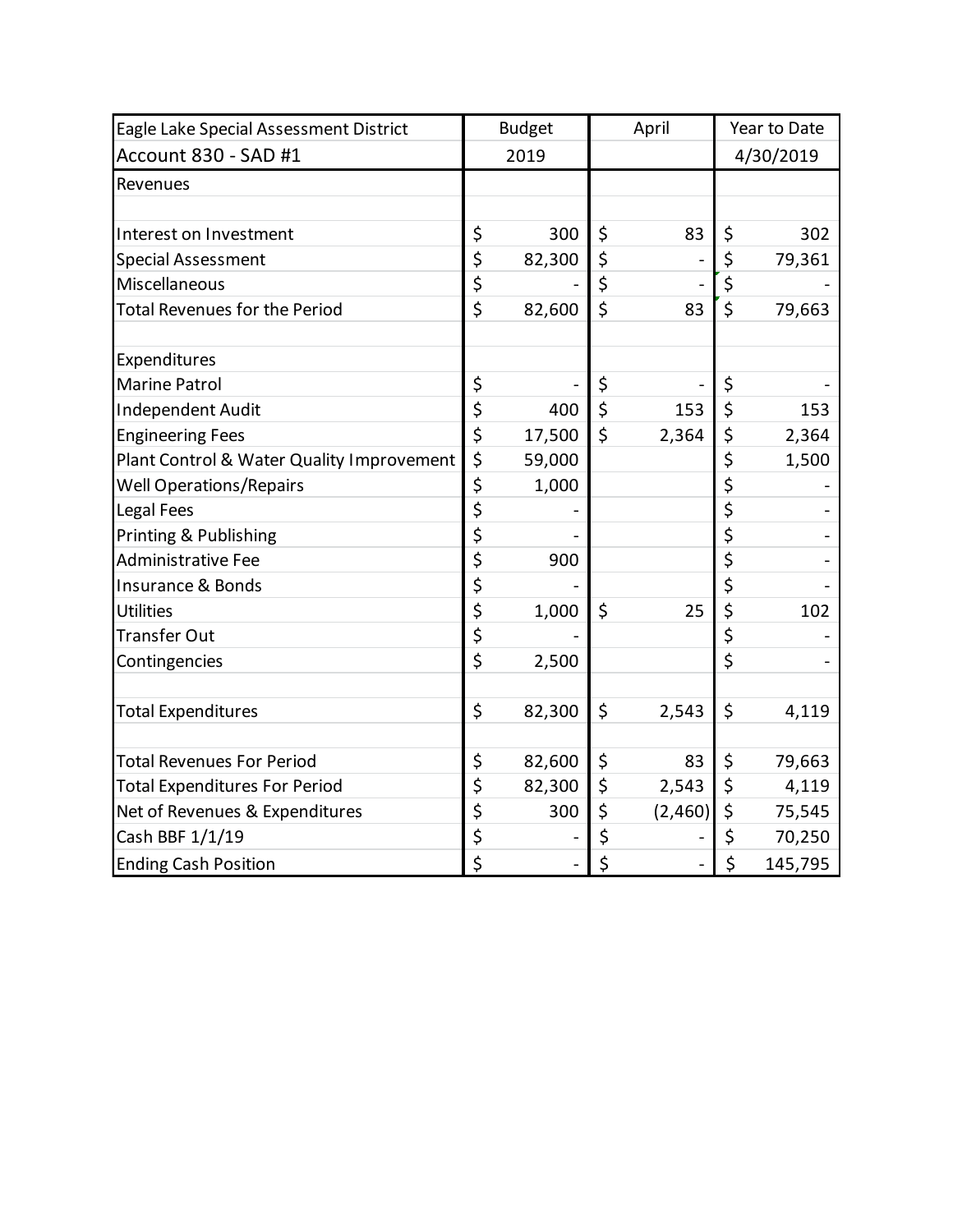| Eagle Lake Special Assessment District | <b>Budget</b> | April | Year to Date |  |
|----------------------------------------|---------------|-------|--------------|--|
| Account 832 - SAD #2                   | 2019          |       | 4/30/2019    |  |
| Revenues                               |               |       |              |  |
| Loan from General Fund                 |               |       |              |  |
| Interest on Investment                 | 50            | 56    | 157          |  |
| <b>Special Assessment</b>              | 78,864        |       | 75,632       |  |
| Miscellaneous                          |               |       |              |  |
| <b>Total Revenues for the FY</b>       | 78,914        | 56    | 75,790       |  |
| Expenditures                           |               |       |              |  |
| Independent Audit                      | 250           | 153   | 153          |  |
| <b>Installation of Equipment</b>       | 25,000        |       |              |  |
| <b>Bio-Augmentation</b>                | 44,000        |       |              |  |
| <b>Testing</b>                         |               |       |              |  |
| Legal Fees                             |               |       |              |  |
| <b>Administrative Fee</b>              | 1,024         |       |              |  |
| <b>Utilities</b>                       | 9,750         |       |              |  |
| Maintenance                            | 5,000         |       |              |  |
| Miscellaneous                          | 250           |       |              |  |
| Equipment                              |               |       |              |  |
| <b>Repay General Fund Principle</b>    |               |       |              |  |
| <b>Repay General Fund Interest</b>     |               |       |              |  |
| <b>Total Expenditures</b>              | 85,274        | 153   | 153          |  |
| <b>Total Revenues For Period</b>       | 78,914        | 56    | 75,790       |  |
| <b>Total Expenditures For Period</b>   | 85,274        | 153   | 153          |  |
| Net of Revenues & Expenditures         | (6, 360)      | (97)  | 75,636       |  |
| Cash BBF 1/1/19                        |               |       | 23,675       |  |
| <b>Ending Cash Position</b>            | (6,360)       | (97)  | 99,311       |  |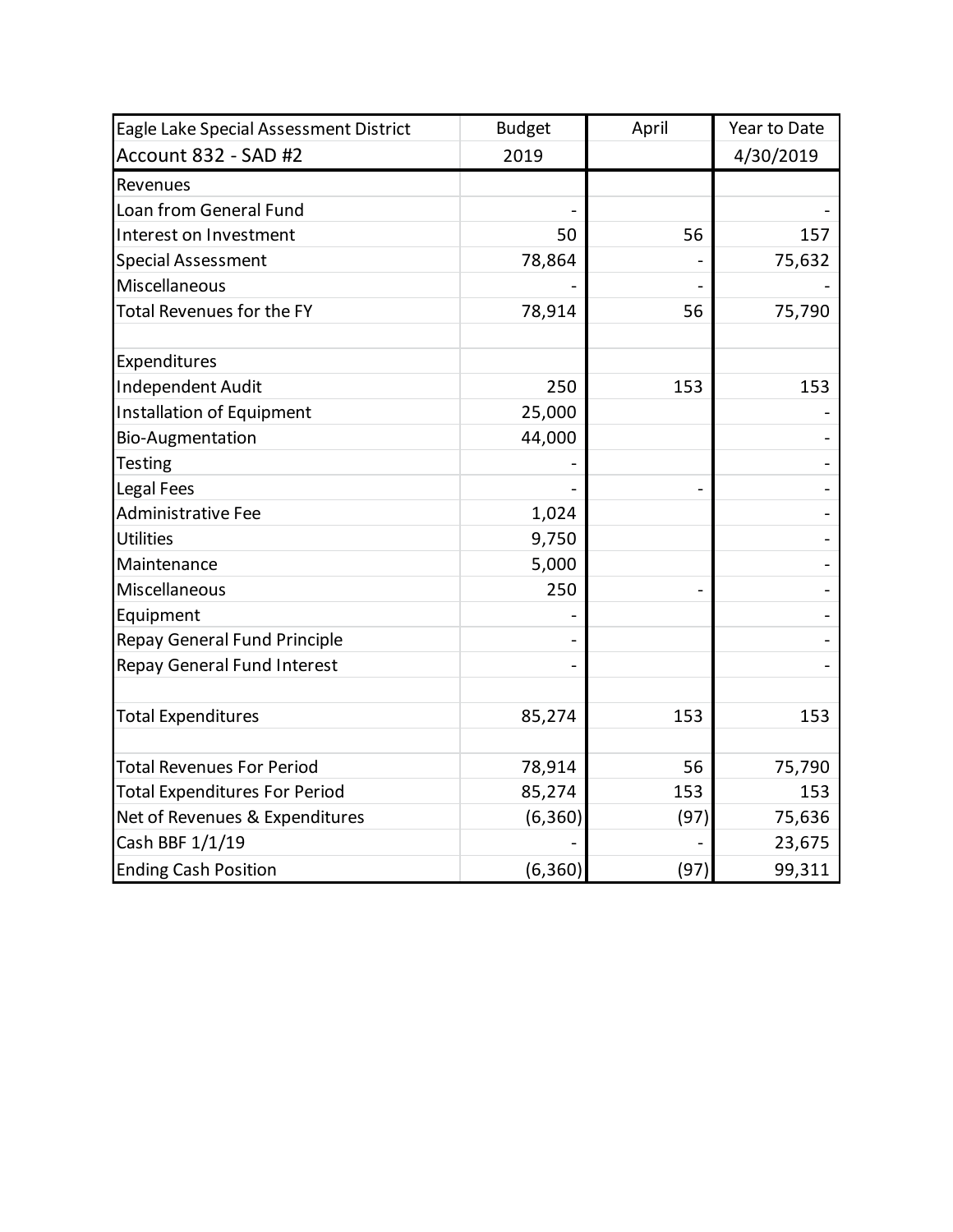| Treasurer's Report - FY 2018              |               |        |          |                |                  |        |
|-------------------------------------------|---------------|--------|----------|----------------|------------------|--------|
| <b>Eagle Lake Association</b>             | <b>BUDGET</b> |        | December |                | Year to Date     |        |
|                                           | 2018          |        |          |                | 12/31/2018       |        |
| <b>Revenues</b>                           |               |        |          |                |                  |        |
| Donations - 2018                          | \$            | 250    | \$       | -              | \$               | 150    |
| Dues - 2018                               | \$            | 8,750  | \$       |                | \$               | 7,715  |
| Dues - 2019+                              | \$            | 175    | \$       | 35             | \$               | 840    |
| Newsletter Patronage                      | \$            | 2,400  | \$       | 300            | \$               | 1,350  |
| Interest Income                           | \$            | 25     | \$       | $\overline{2}$ | \$               | 24     |
| <b>Total ELTA Revenues</b>                | \$            | 11,600 | \$       | 337            | \$               | 10,079 |
| <b>SAD2 Pass-Thru Revenues</b>            | \$            | 12,000 | \$       |                | \$               | 7,425  |
| <b>Total Revenues for Period</b>          | \$            | 23,600 | \$       | 337            | \$               | 17,504 |
| Cash Accounts Beginning Balance           | \$            | 8,400  |          |                | \$               | 13,215 |
| Net Funds Available During Period         | \$            | 32,000 |          |                | \$               | 30,719 |
|                                           |               |        |          |                |                  |        |
| <b>Expenditures</b>                       |               |        |          |                |                  |        |
| Admin - Office Supplies                   | \$            | 250    | \$       | 1              | \$               | 198    |
| Admin - Postage                           | \$            | 950    | \$       | 143            | \$               | 668    |
| Admin - State Regulatory Fees             | \$            | 20     |          |                | \$               | 20     |
| Admin - Liability Insurance               | \$            | 3,000  |          |                | \$               | 2,819  |
| <b>Committee Project - Communications</b> | \$            | 200    | \$       | 84             | \$               | 1,626  |
| Committee Project - Lake Quality          | \$            | 1,000  |          |                | \$               | 721    |
| Committee Project - Safety                | \$            | 500    |          |                | \$               |        |
| Misc - Lakes & Streams Association        | \$            | 300    |          |                | $\overline{\xi}$ | 300    |
| Misc - Conference Attendance              | \$            | 1,000  |          |                | \$               |        |
| Misc - Other                              | \$            | 580    |          |                | \$               | 11     |
| <b>Publications - Newsletter</b>          | \$            | 4,200  | \$       | 995            | \$               | 3,793  |
| <b>Total ELTA Expenditures</b>            | \$            | 12,000 | \$       | 1,223          | \$               | 10,156 |
| <b>SAD2 Pass-Thru Expenditures</b>        | \$            | 12,000 | \$       |                | \$               | 7,425  |
| <b>Total Expenditures</b>                 | \$            | 24,000 | \$       | 1,223          | \$               | 17,581 |
|                                           |               |        |          |                |                  |        |
| Net Funds Available End of Period         | \$            | 8,000  |          |                | \$               | 13,138 |